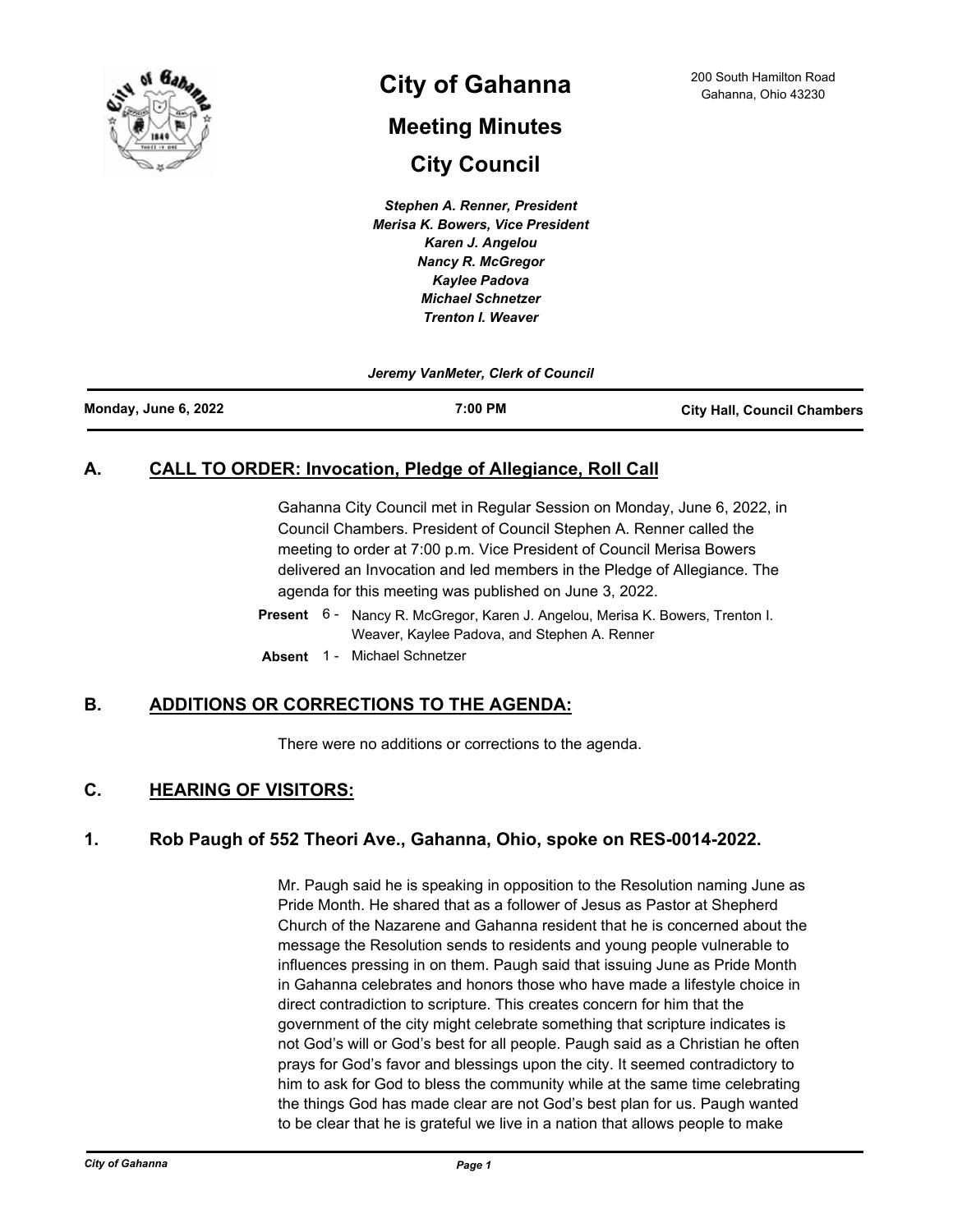their own choices. He said he was in no way trying to be judgmental in any way toward those who choose an LGBTQ lifestyle and recognized that his responsibility and our responsibility as a society is to love people regardless of their choices. Paugh stated that in his church they try to do that, but that loving does not mean celebrating and honoring their choices that stand in contrast to scripture. Paugh said he had friends who have chosen this lifestyle. He said he loves them and that they love him, and both knew where they stood in terms of scripture. Paugh stated he was not better than anyone who chooses this kind of lifestyle and that we are all on a level playing field. In the Resolution, he referenced that it mentioned we want to value all people regardless of their orientation. He believed that without Pride Month, we can still value all the people regardless of their orientation. Also, the Resolution says that we want to honor the contribution made by every person. He believed we can honor the contribution that people make regardless of their sexual orientation. Additionally, the Resolution says that we want to respect each person. He believed we can respect each person without recognizing their sexual orientation. Paugh stated that we should treat all people equal and that this can be done without Pride Month. Paugh said on behalf of himself and the doctoral position of his church that he is opposed to proclaiming June as LGBTQ Pride Month and celebrating as a government and political body something that is still in conflict with scripture. He understood that Council was facing pressure from all sides on this issue. He said he prayed for Council and wisdom to make decisions on behalf of the community that invited God's blessings on people. He appreciated the difficult job of Council in leading the city in challenging and changing times.

## **2. Kathy McCorkle of 677 Picadilly Ct., Gahanna, Ohio, spoke on RES-0014-2022.**

Ms. McCorkle urged and demanded a "no" vote on the Resolution. McCorkle thanked Council members who replied to her about where they stood on the Resolution within a timely fashion - Karen Angelou, Stephen Renner, Trenton Weaver and Mayor Jadwin. McCorkle said the Resolution was a political agenda of the leftist members on Council being pushed on people with an end goal to change culture in Gahanna. She noted that last year's meeting minutes of June 14, 2021, confirmed this when a council member stated about the Resolution that this is important because of visibility and acceptance. She said that another statement that was made was that it was understood that not all council members were going to see this the same way. McCorkle said this was admission that this is not a shared Gahanna value. According to McCorkle, to not have this Resolution including a proclamation of it by the Mayor offended no one, but to pass this Resolution offended some. She said that it is clear that elected officials can choose to offend no one, or they can choose to offend some. McCorkle said this Resolution elevated a group of people in Gahanna and their political agenda. She said the Gahanna school board and superintendent were using the LGBT agenda to corrupt kids, to groom and coax them into a life of sexual deviancy. McCorkle said that now elected officials are engaged in manipulating society to change our culture, too. She stated that the first act of compassion is an accurate definition. She said it is a lie that anyone is born this way because God made creation male and female. She said Lenin said that if you tell a lie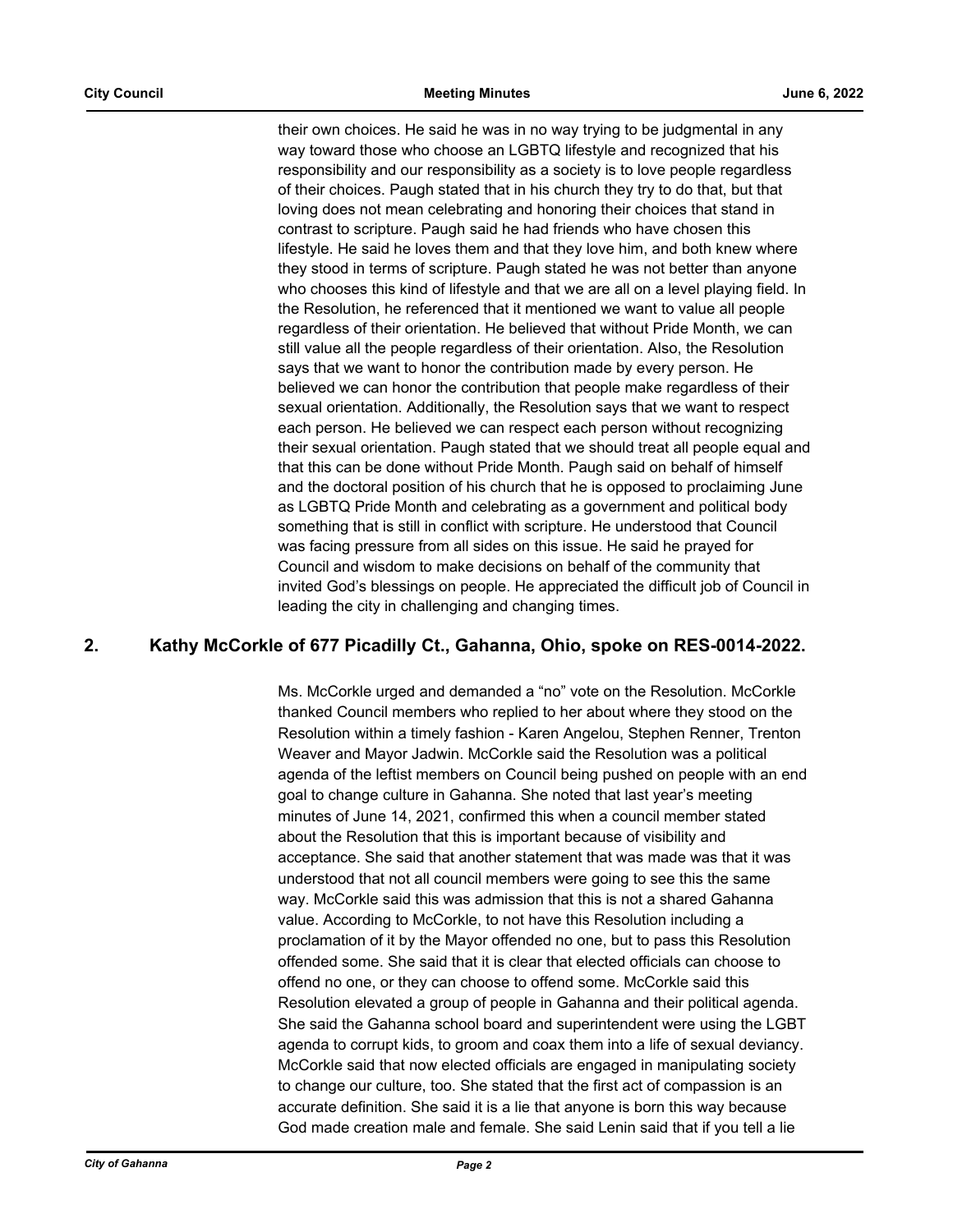often enough, it will become truth. McCorkle said that so much of what the left gives is lies, deception, chaos, lawlessness, and immorality. She stated Gahanna is lacking in moral leadership and urged Council to not make Gahanna a Gomorrah and to vote "no" on the Resolution.

#### **Oneita Bryson of 215 Greenbank Rd., Gahanna, Ohio, spoke on RES-0014-2022. 3.**

Ms. Bryson stated being a member of the LGBTQ community in Gahanna. Bryson said that people's hateful, unkind comments about her orientation have damaged her. Bryson noted she is not alone, citing the Trevor Project's 2022 National Survey on LGBTQ Youth Mental Health which found that 45 percent of LGBTQ youth have seriously considered suicide in the past year. Bryson stated that an accepting community, like the one the Pride Resolution reflects, has been proven to lower rates of attempted suicide in LGBTQ youth significantly. She noted that section 3 of the Resolution asserted that this Council expresses its hope that all in the community can live, work, and be who they are without secrecy or fear. Bryson said this Resolution would have helped both herself and a few friends in eighth grade. She explained that she and others have experienced hateful comments in the halls, such as slurs, or comments like "you should not exist," and even as far as someone approaching her lunch table and showing her friends an article about how being gay is a sin. That made them feel unaccepted and unwanted by the community they live in. She said they just wanted to be proud about who they were but instead they were considered outcasts with rumors being spread around. Bryson noted that this made them wish they had kept their secret. She said they had already feared an unaccepting community but that living it was so much worse. She said she felt alienated and targeted. When she first read the proposed Resolution, Bryson said that it made her feel like people wanted folks like her in the community and not only did people want them in the community, but they also valued them in the community. She said that therefore it is important for Council to pass this Resolution. It will decrease LGBTQ suicide and self-harm. It will decrease the fear of hate, but it will also increase pride, pride in oneself and in our community. She urged all to vote "yes."

President Renner thanked Bryson for her remarks and for her courage.

#### **Melissa Sull of 1070 Brookhouse Ln., Gahanna, Ohio, spoke on RES-0014-2022. 4.**

Ms. Sull said she was here to speak in support of the proposed Resolution recognizing June 2022 as LGBTQ Pride Month in the City of Gahanna. Sull said it is critical to reaffirm our support of Gahanna's LGBTQ community members, especially while the state government is engaged in cruel and persistent efforts to stoke fear and undermine human rights. She understood that a vocal minority preferred intolerance, discrimination, and injustice. Sull said that she knew the most Gahanna residents have the courage and kindness to treat everyone with dignity, respect, and support. This Resolution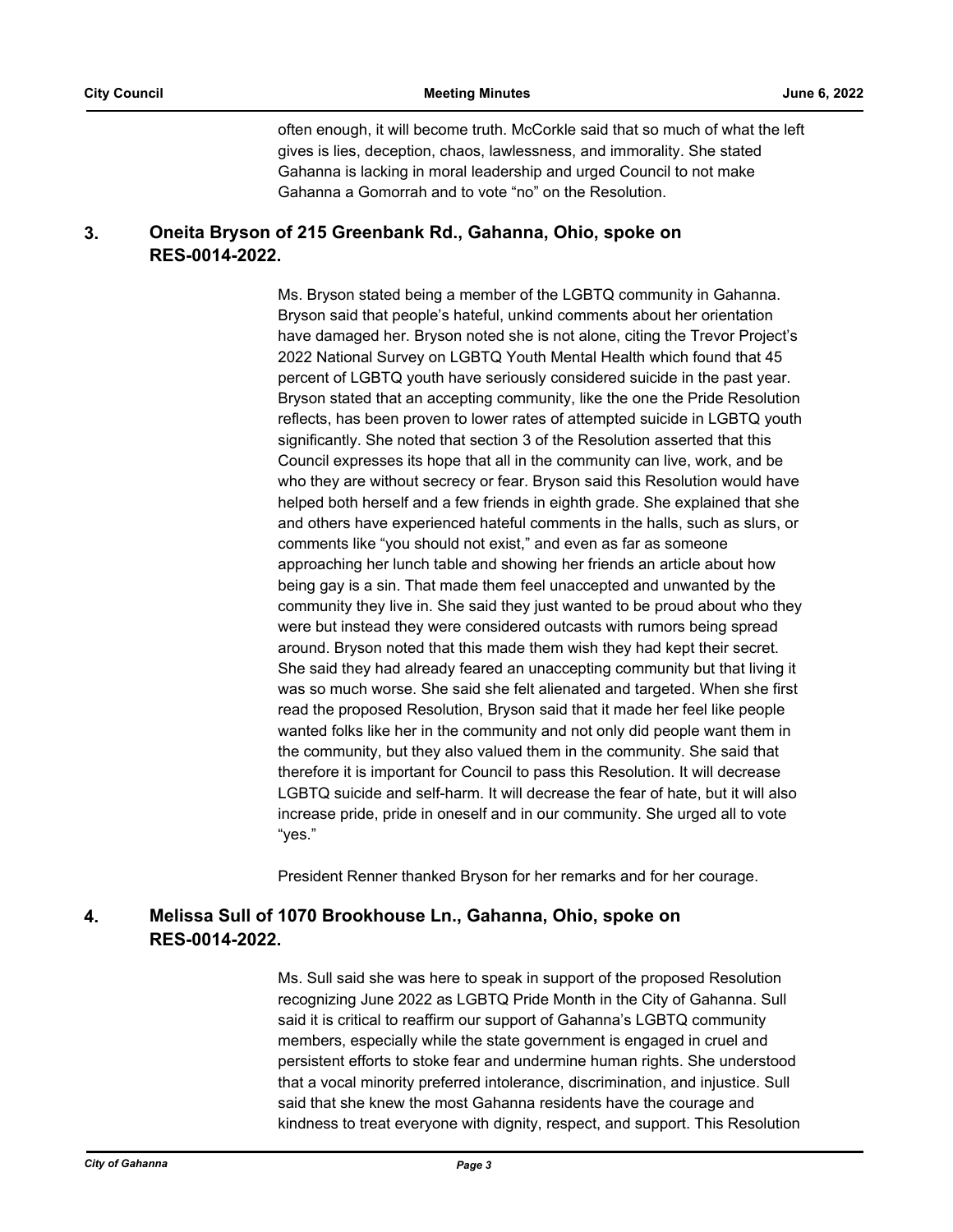is a good way to demonstrate that Gahanna is a strong and welcoming community. Sull hoped that it would pass unanimously.

#### **Clifford Mason of 160 S. Hamilton Rd., Gahanna, Ohio, spoke on RES-0014-2022. 5.**

Mr. Mason said he is a coordinator of special education at Gahanna-Jefferson Public Schools as well as the Board President of Kaleidoscope Youth Center in Columbus, Ohio, serving Franklin County and all of Ohio. In the wake of 2020 and the pandemic, we've heard a lot of initiatives and changes in diversity. Mason noted that while diversity is good because we have a mix of people and equity means everybody gets an invite to the dance, we must consider inclusion and belonging. He asked what it meant for everybody to come to the dance floor to dance and leave and feel like they had a great experience because everybody had an equal opportunity to do so. With respect to Generation Z, the youth of Gahanna specifically, Mason said he works with them all day, every day. He said they are terrifying in the best way possible. They have seen from our examples with civil rights and gender movements what it means to protest, and it is not about adult influence. This is what they come to the table with. Mason said [to Council] we come from a generation where we say we're going to take this system and throw it away and do something different. [Generation Z] is a generation of "burn it all." Mason stressed the need to really support the youth and get them to understand there needs to be a next step after we "burn it all" because that ultimately is not the solution. He said that at the high school, there are so many children seeking acceptance and support from each other as peers and as adults. There are students who attend the United Club for LGBTQ+ youth at the high school who tell their parents that they are a chess club just to have 45 minutes a month of feeling like they belong because they do not feel comfortable in their own homes. Mason said to consider that they are 120 percent more than their peers likely to be homeless. At Kaleidoscope Youth Center, they support homeless youth and has specific homeless support and shelter for LGBTQ+ youth because some of our youth that turn 18 do not celebrate graduation and the joys of that. When they turn 18, they have no home. Mason said he knew for a fact that some of those youth reside in Gahanna and utilize these support services. When we talk about Pride, people think it is just a celebration, but Mason said to consider this is at the core of people's identity. He said that LGBTQ+ youth are black, brown, span race, span gender, and span religion. To negate even a portion of them is telling them that their identity is not good enough across the board. Mason said this is not about changing the culture of Gahanna. The culture is already here. This is what people need to understand. Mason urged Council to follow through with this Resolution.

# **6. Craig Clauson of 566 Dunoon Dr., Gahanna, Ohio, spoke on RES-0014-2022.**

Mr. Clauson said he is a 20-plus year resident of the City of Gahanna. He said he is speaking in support of the Pride Resolution. Clauson shared that in June 1969, in a rundown bar in New York City's Greenwich Village, the New York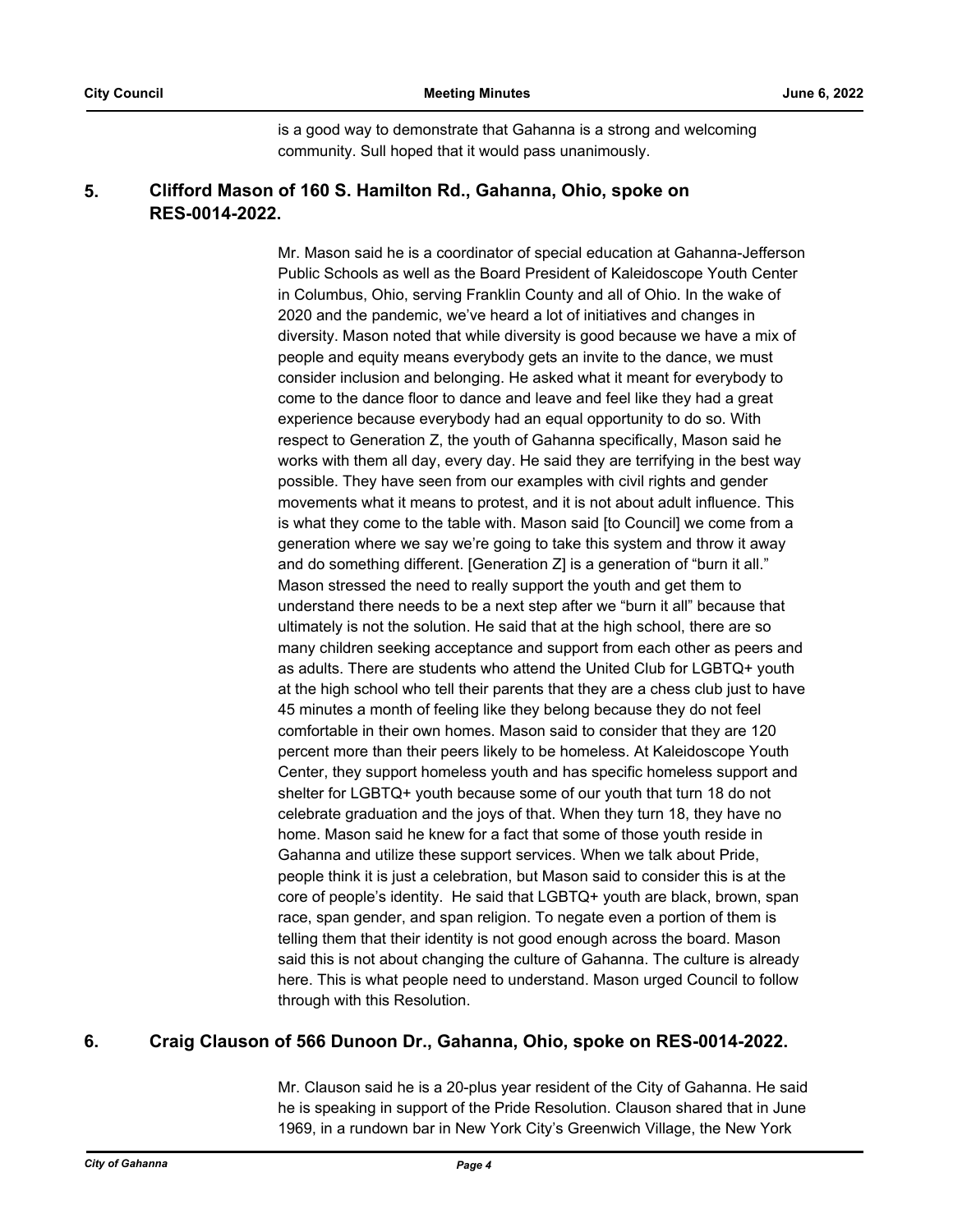City's finest roughed up patrons, performed genitalia checks, and arrested 13 people. He added that when a member of the LGBT community was viciously hit in the skull with a baton, the community acted and for the next five days an uprising occurred. Within a year of this, Clauson noted that the nation's first Pride marches began. As neighbors and fellow citizens organized and fought for their rights to exist to live their lives and to be left alone, 52 years later the lessons of Stonewall are still as relevant as ever. While some progress has been made, Clauson shared that we are seeing the active and vicious attempts to prevent their inclusion and to return this community back to the closet. Clauson said that by making these proclamations and flying the rainbow flag, we remind this marginalized community that they have a place in Gahanna. They are welcome to perform commerce in our shops. They are welcome to work in our businesses. They are welcome to attend our places of learning. They are welcome to be our friends. They are welcome to be our neighbors. He thanked the Council and wished everyone Happy Pride.

#### **Sharon Montgomery of 572 Bonnington Way, Gahanna, Ohio, spoke on RES-0014-2022. 7.**

Ms. Montgomery said she was delighted to see this Resolution proposed. She noted that we all hear and use the phrase "Gahanna community" a lot. Definition of "community" refer to common interests or characteristics. Connotations of the word suggest inclusiveness. Montgomery said that if we are going to refer to ourselves as the "Gahanna community," we must not just talk the talk, but walk the walk. She said that recognizing LGBTQ Pride Month is one important way to show commitment to inclusiveness. She strongly urged Council to pass the Resolution, pass it unanimously, and take visible actions to promote Pride, and extend this inclusiveness as far as it needs to go for us to be a true "community." She said that we do not need to be "best buds" with every resident but do have to afford the same respect and opportunities that we want for ourselves to every other resident.

# **8. Tommie Radd of 1075 Arcaro Ct., Gahanna, Ohio, spoke on RES-0014-2022.**

Dr. Radd said she was addressing the Council and administration regarding the important Resolution of Pride being discussed. She said she knew there was not one person who is a proponent of the Resolution that she disagrees with. She is, however, concerned she has not heard enough of the impact on the business community if the Council does not pass this. Radd referenced the State of the City and the talk about Intel. She said we want to show how we are welcoming business and welcoming the message of the inclusivity of our community. She noted that there is an opportunity to show everybody moving here or considering moving here between our school system's position, as well as our community's welcoming stance, that it is important to have that as a clear statement and message. She does not want anyone to be considering where they want to move, what they want to do, what kind of community we are, and wonder is any one group or religion, or anything not welcomed here or accepted. It is strictly none of her business what those people's positions are, but she wants them to know that they are welcome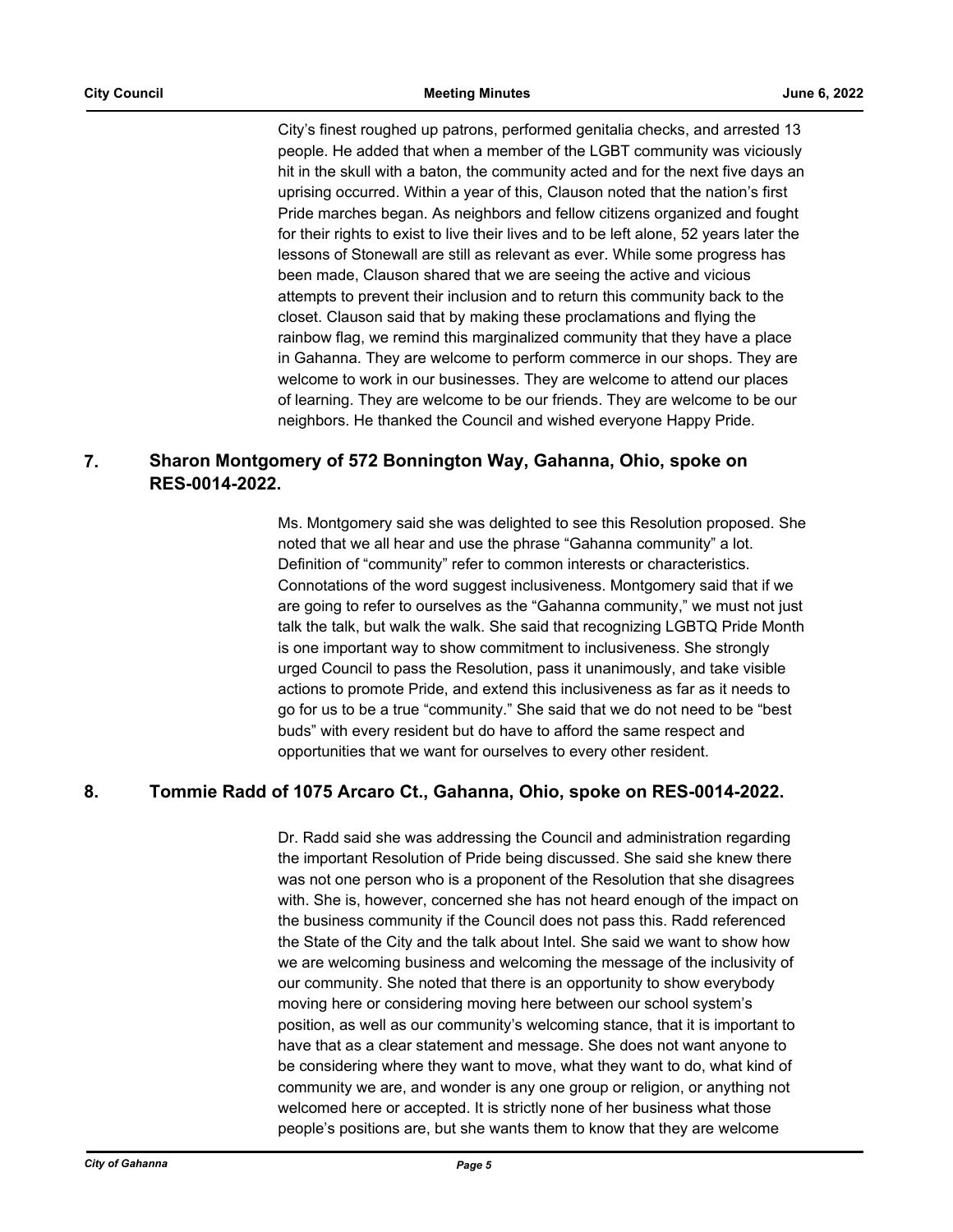here, accepted here, and valued here, and that we want that rich tapestry of diversity to expand our worldview and how we fit into this world and country. She asked the Council to have a unanimous vote for this Resolution to send a real clear message to those considering our community, as well as those already here, how much we really do care, value, and not judge anyone, and welcome everyone. She urged the Council to make this clear, as this is an essential component of charting our course now and in the future.

President Renner thanked the community for coming forward to speak.

## **D. CONSENT AGENDA:**

## **1. Minutes - To Approve:**

| 2022-0166 | COTW Minutes 5.9.2022                                      |
|-----------|------------------------------------------------------------|
|           | These meeting minutes were Approved on the Consent Agenda. |
| 2022-0167 | <b>CN Minutes 5.16.2022</b>                                |
|           | These meeting minutes were Approved on the Consent Agenda. |
| 2022-0168 | CN Special Minutes 5.23.2022                               |
|           | These meeting minutes were Approved on the Consent Agenda. |
| 2022-0169 | <b>COTW Minutes 5.23.2022</b>                              |
|           | These meeting minutes were Approved on the Consent Agenda. |

### **End of Consent Agenda**

**A motion was made by Angelou, seconded by Bowers, to Pass the Consent Agenda. The motion carried by the following vote:**

- **Yes:** 6 McGregor, Angelou, Bowers, Weaver, Padova and Renner
- Absent: 1 Schnetzer

## **E. MOTIONS:**

**1.** [MT-0013-2022](http://gahanna.legistar.com/gateway.aspx?m=l&id=/matter.aspx?key=16991) A MOTION AUTHORIZING THE DIRECTOR OF PUBLIC SERVICE & ENGINEERING PERMISSION TO BID CONTRACT FOR THE 2021 SIDEWALK MAINTENANCE PROGRAM

> **A motion was made by Bowers, seconded by Angelou, that the Motion be Approved. The motion carried by the following vote:**

**Yes:** 6 - McGregor, Angelou, Bowers, Weaver, Padova and Renner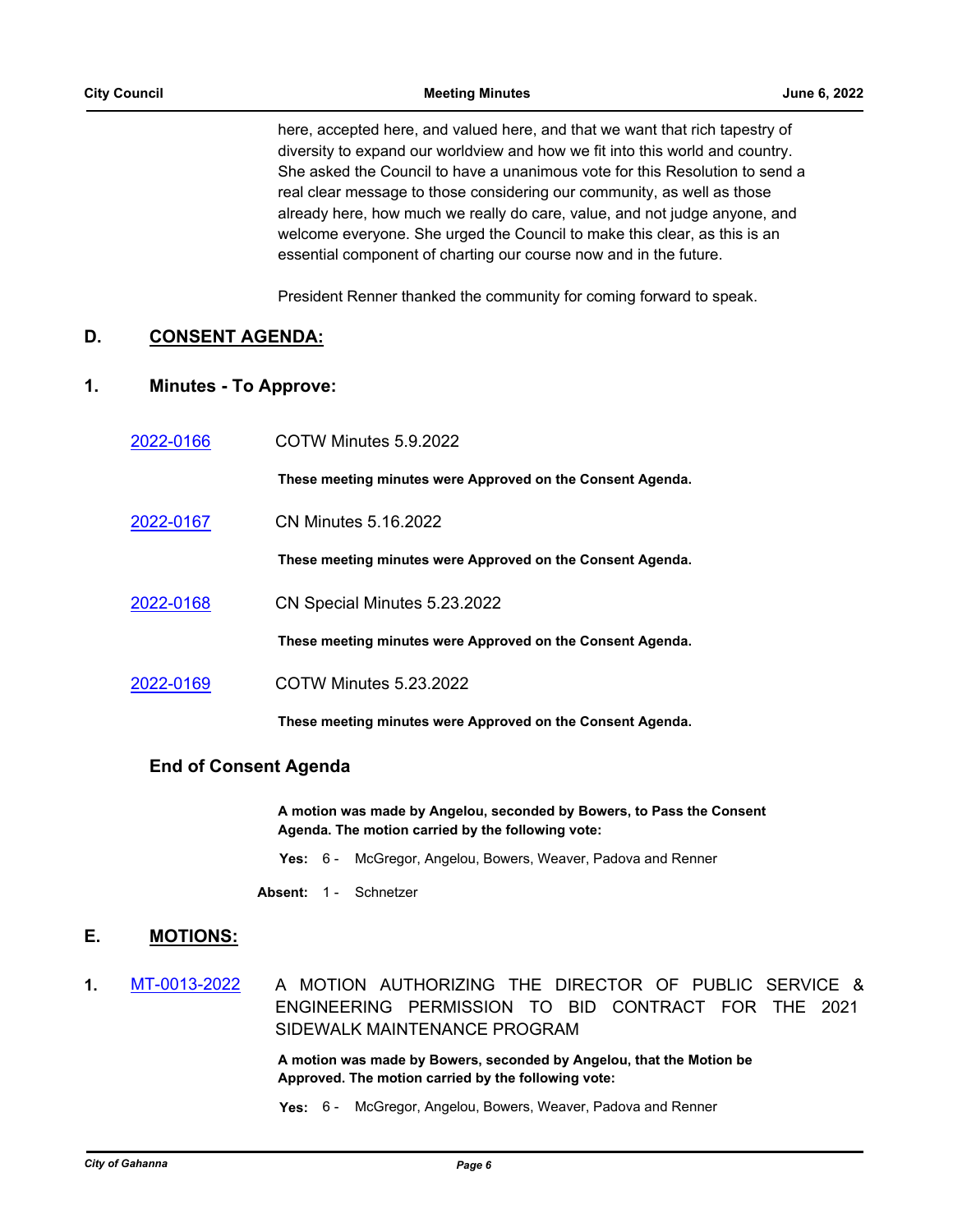**Absent:** 1 - Schnetzer

**2.** [MT-0014-2022](http://gahanna.legistar.com/gateway.aspx?m=l&id=/matter.aspx?key=16998) A MOTION TO AMEND THE RULES OF PROCEDURE OF THE COUNCIL OF THE CITY OF GAHANNA SECTION 6.30 HEARING OF VISITORS, ESTABLISHING SUBSECTIONS 6.30(a) "IN-PERSON" AND 6.30(b) "VIA VIDEO"

> On the consideration of the main motion, Bowers moved and Weaver seconded.

President Renner asked if there was any discussion. Bowers then moved to refer to Committee of the Whole for further amendment and discussion considering information from the City Attorney, seconded by Padova. There was no further discussion on the motion to refer to Committee.

**A motion was made by Bowers, seconded by Padova to refer to Committee of the Whole for further discussion on June 13, 2022. The motion carried by the following vote:**

**Yes:** 6 - McGregor, Angelou, Bowers, Weaver, Padova and Renner

**Absent:** 1 - Schnetzer

## **F. RESOLUTIONS:**

## **1.** [RES-0014-2022](http://gahanna.legistar.com/gateway.aspx?m=l&id=/matter.aspx?key=16994) A RESOLUTION RECOGNIZING JUNE 2022 AS LGBTQ PRIDE MONTH IN THE CITY OF GAHANNA

Vice President Bowers thanked all who were in attendance tonight. Bowers said that through most of the 20th Century, being outed as gay or lesbian almost always meant a complete destruction of your life. You would lose your career, your social groups, and your family. People were forced in fear to hide or lie about their life or hide their life partners, their best friends, their confidants. Bowers said she thought all on Council being married knew how important that relationship is. She said people were relegated to being truly outcasts in society just for who they loved or how they wanted to be seen. In late June of 1969 in New York city as was common practice at the time, police raided the Stonewall Inn. Violence erupted between the patrons and law enforcement and transgender, bisexual, lesbian, and gay people protested how they were being treated under the law. These protests are what led to Pride protests and marches across the country calling on lawmakers to change laws that criminalized people for who they were and who they loved. Bowers shared that coincidentally 1969 was another important year in changing laws for people in love. After a decade of oppression, jailing, and being forced out of their home state of Virginia, Mildred and Richard Loving, an interracial couple, found justice. The U.S. Supreme Court ruled that laws banning interracial marriage were unconstitutional. Some religious groups and churched believed at the time that scripture taught that love between people of different races was a sin. The judgments on homosexuality were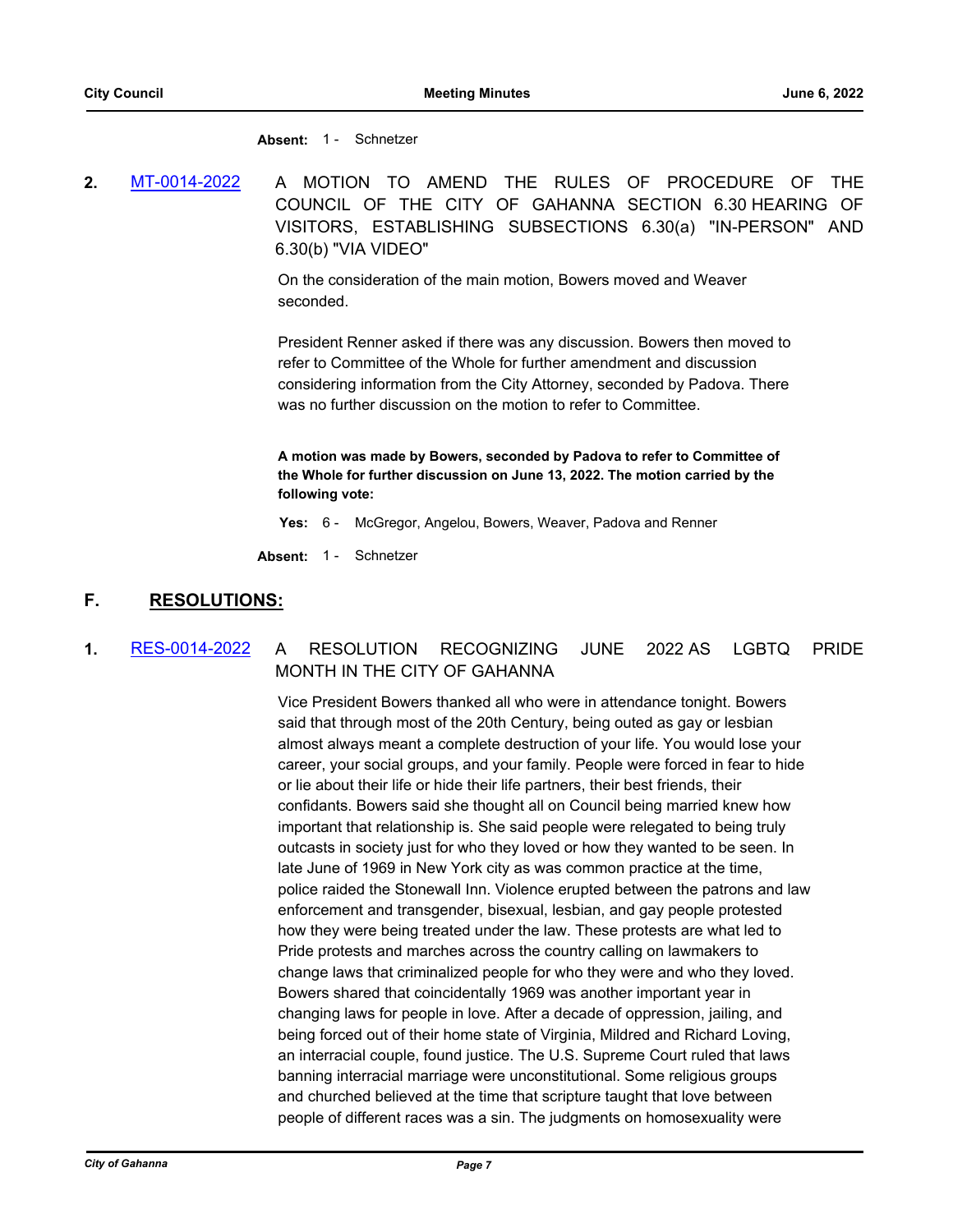also part of our legal system. Ohio's law against homosexuality was not repealed until 1972. It was not until the *Obergefell* decision in 2015 that Ohio's law prohibiting same-sex marriage was deemed unconstitutional. Bowers said that the role of government is to ensure the safety and prosperity of those whom we serve, which is all our residents. Some groups of people statistically do not enjoy the same level of safety and prosperity of other groups because of many factors. Some of these factors are laws that we have or have had in place. She added that statistically those who are married are more likely to be financially more secure, suffer less incidences of violence or crime and to live longer than people who are single. When we have had laws up until just seven years ago that prohibited all people from marrying who they love, our laws have facilitated a statistical gap between the safety and prosperity of some groups. She said that transgender people are 400 percent more likely - four times more likely - than non-transgender people to be victims of violent crime. Bowers said that we have an obligation to acknowledge these disparities in the safety and prosperity of our community. Bowers stated that this is why she is called to serve and that she hoped to bring others with her in this purpose. She said we have groups of people who need us to be better at ensuring their safety and their prosperity so that we can all achieve the American Dream. The LGBTQ community has made progress in recent years, although not enough --only too recently in marriage equality, employment protections, and more importantly in public awareness. Ultimately, people want to be seen and heard and understood. As we seek to understand those who are different, we become stronger and more complete as a community. We can recognize each other's needs, navigate new-to-us concepts, and acknowledge and honor differences. Bowers said that this Resolution, as was last year's, is our way to recognize and understand some of our neighbors and residents who make up the fabric of Gahanna. She said that we serve and live among you, we are your friends and your neighbors and your kids, as you have seen here tonight from the Hearing of Visitors. Bowers thanked all those who came out to speak and to the many residents who emailed Council in support of this Resolution. She said she is open to further discussion with those who are in opposition and believed others on Council would also be open to that as well. She hoped this would lead to a greater mutual understanding and support for the LGBTQ community in Gahanna.

Council Member Weaver said he echoed Bowers' comments thanking everyone for attending and sharing thoughts not just tonight but also through email the past couple weeks. Weaver said we are fortunate to live in a vibrant and diverse city. These resolutions are one of the many roles of the legislative body to highlight the diverse members of our community, their successes, their progress being made, and the work yet to be done, especially for those who have been historically marginalized. Weaver said that we know LGBTQ people are still four times more likely to experience violence in their lives as compared to their heterosexual counterparts. Due to the stress and threat of discrimination, LGBTQIA+ individuals are twice as likely to experience mental health issues in their life and have more than double the rate of depression than the heterosexual population. Suicide is a leading cause of death among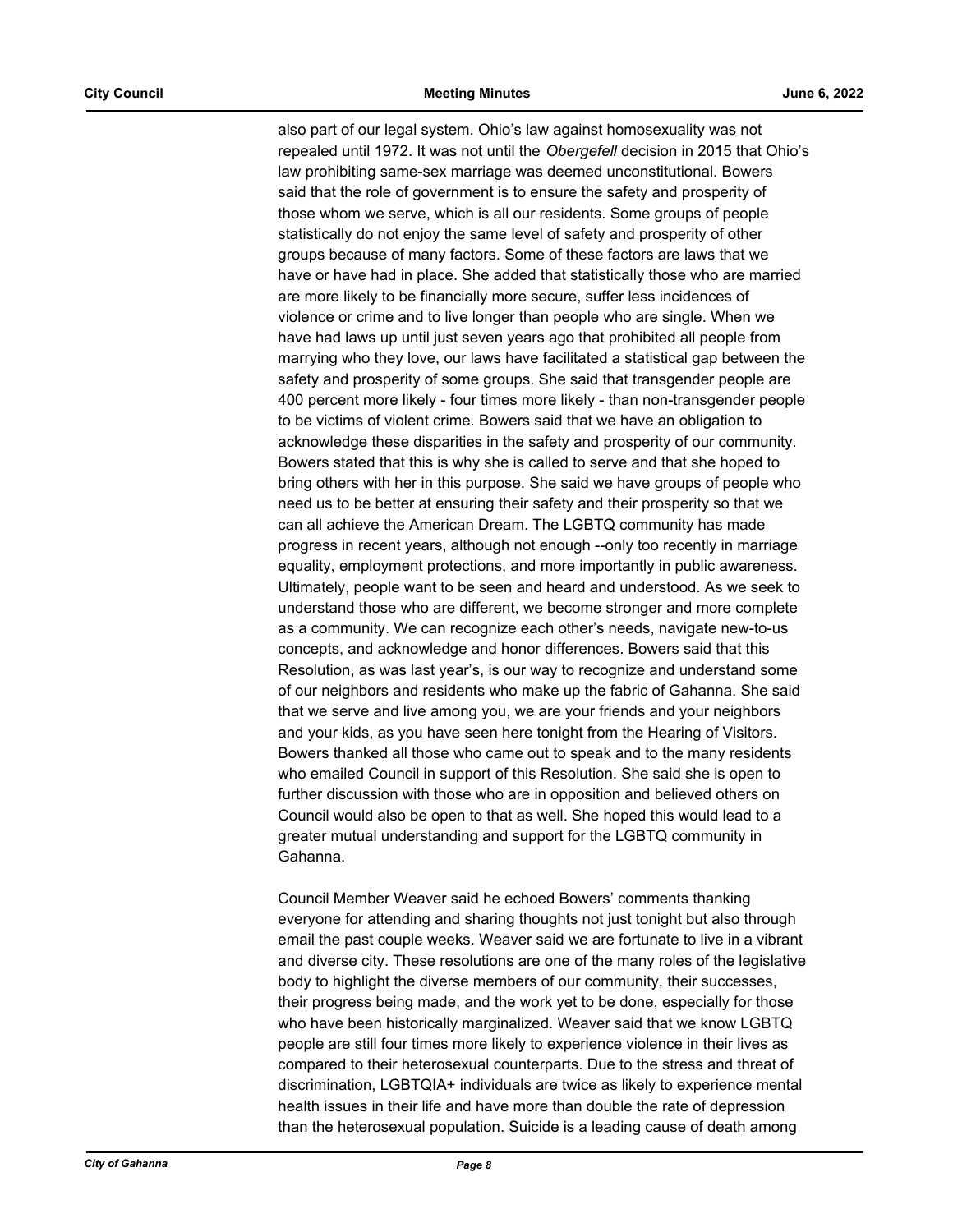the LGBTQ community for people ages 10 to 24 and across their lifespan, LGBTQ people attempt suicide at a disproportionate rate. Youth are more than five times to die by suicide than heterosexual peers. Weaver said that his wife is a public school teacher in another district and that she's often the only safe voice that students can come to. It is crucial that our young people have that safe voice in their lives, something that is often lacking at home for them. He said acceptance matters, acknowledgment and support matters and that Gahanna is an accepting and welcoming community that lifts others up. He believed that this Resolution did just that.

Council Member Angelou said she was going to propose having a simple Resolution. She noted the Council tended to have resolutions that were long in length. She said there would have been several things that she would have wanted to shorten. There were three "whereas" clauses that she did not think were more positive and should have been done. However, she said she wanted to talk about something else. She said that Christ on the Sermon on the Mount said, "Judge not, lest you be judged," as in Matthew 5:7. Angelou said this is how she feels about all of us - we are asked to be judges and we are not judges. The City recognized June as Pride Month, and Angelou hoped the LGBTQ community would be known to us as the Gahanna community. Once you are here, we want you to be here. We want this to be your community. Angelou said her church says love God, neighbor, and self. She wondered about this and started thinking about her friends that are part of the LGBTQ community. She said they are Daniel, they are Paul, they are Cheryl, they are Michael, they are Q, Mary, and Jeff. These people are her friends, and yet we have people that are saying "the Bible" but she thinks that God is with all of us. Angelou said she would like to not see part of politics in this, as this is not politics. This is making our neighbors and all the people of Gahanna to love one another. She believes in this. As she has been considering this, it has been difficult, but she said it is not her choice, but God's choice in what happens. She said she worked with developmental disabilities her whole life, so she knows what it is like to be different and to take care of and try to keep people from being bullied. To her, this is about people who want to be people. She wished the resolutions could be smaller, as it would be just as good to say we recognize June as Pride Month. As a person of the Bible and as a person on City Council and as a person who wants to attempt to make people feel welcome to this community, Angelou said everyone is welcome to this community no matter what.

Council Member Padova said her colleagues and many here today hit all the things she was going to say, and all had said it even better. She thanked all those who came out to support the Resolution, especially to Ms. Bryson for coming out tonight. Padova hoped that Bryson felt seen and knows that she is supported and that all colleagues on Council would also be in support.

President Renner said he is in support of the Resolution. Renner noted that this was done last year, it was rejoiced, it was unanimous, and the community was very happy for Council doing so. He said the Council had heard a wide variety of views and that he deeply respected and supported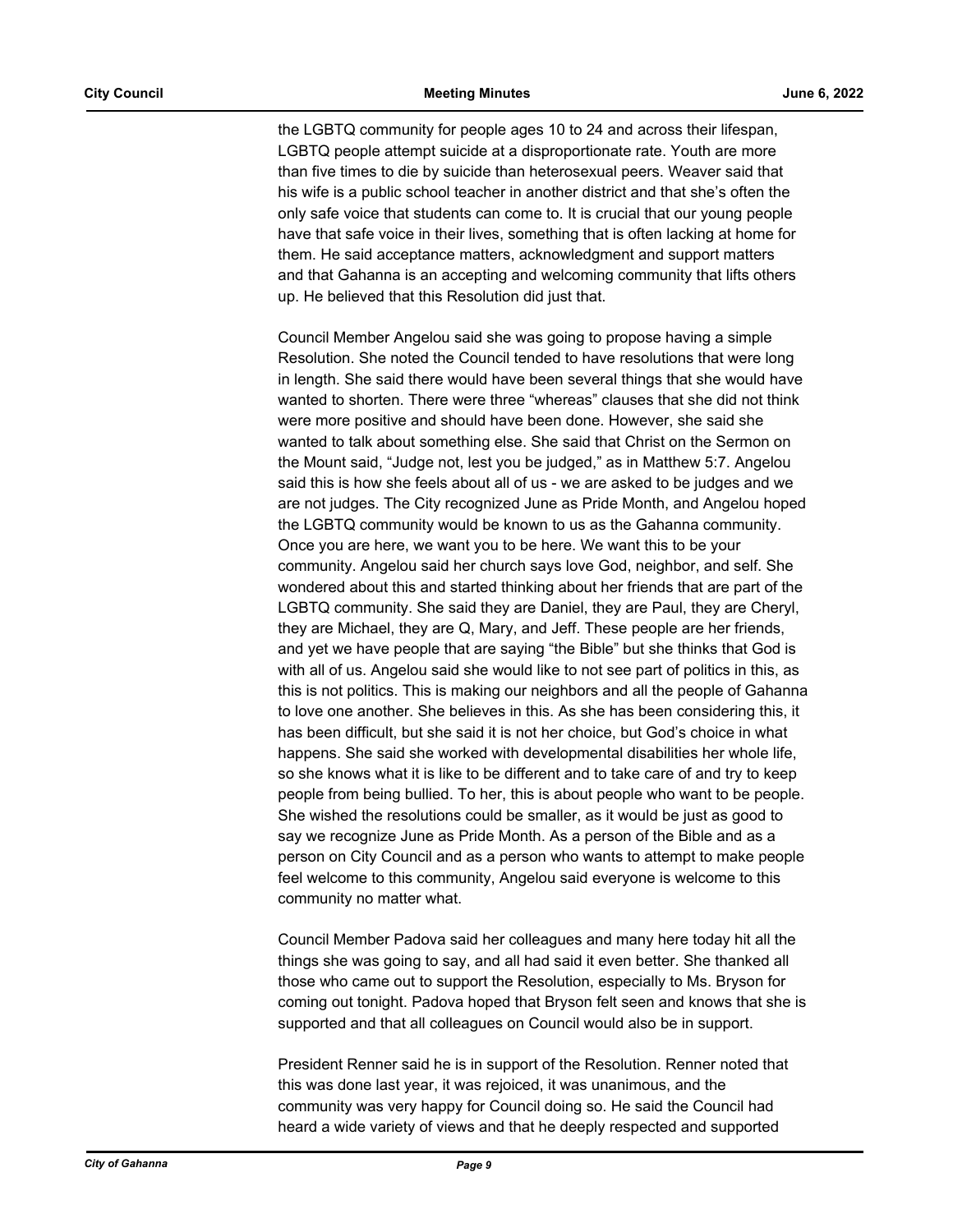that. He noted the testimony by Ms. Bryson, of which the Resolution is meant for people like her. Renner spoke directly to Ms. Bryson, noting that he and his colleagues on Council wanted her to be seen and to be heard and feel loved because she was loved. Renner said that when we bridge into the spiritual realm, we must understand that we all come from a sacred source, the same source. So, therefore, we are manifest of that sacred source. Renner shared a quote from Alan Watts, an author of Zen teachings. "We do not come into this world; we come out of it, as leaves from a tree. As the ocean waves, the universe peoples. Every individual is an expression of the whole realm of nature, a unique action of the total universe." Renner thanked everyone for their comments.

Council Member McGregor said she did not necessarily agree with all that was said tonight either for or against, but that she would support the Resolution. She said she wanted Gahanna to be a welcoming community, wanted neighbors to feel welcome here, and wanted businesses to feel that people are welcome in their businesses. She stressed that she wanted Gahanna to be a welcoming community. She acknowledged that she did not necessarily agree with everything said here but that others might not necessarily agree with everything she says. In the sense that this is wanting people to feel welcome and not discriminated against that she will support this Resolution.

**A motion was made by Bowers, seconded by Padova, that the Resolution be Adopted. The motion carried by the following vote:**

**Yes:** 6 - McGregor, Angelou, Bowers, Weaver, Padova and Renner

**Absent:** 1 - Schnetzer

#### **STATUTORY RESOLUTIONS FOR INTRODUCTION, WAIVER & EMERGENCY ADOPTION: G.**

**1.** [SR-0001-2022](http://gahanna.legistar.com/gateway.aspx?m=l&id=/matter.aspx?key=16990) A STATUTORY RESOLUTION DETERMINING THE NECESSITY TO REPAIR OR REPLACE SIDEWALKS IN THE 2021 SIDEWALK MAINTENANCE PROGRAM AREA FOR THE CITY OF GAHANNA, WAIVING SECOND READING AND DECLARING AN EMERGENCY

> **A motion was made by Bowers, seconded by Weaver, that the Statutory Resolution be Introduced, Second Reading Waived, and Adopted as an Emergency. The motion carried by the following vote:**

- **Yes:** 6 McGregor, Angelou, Bowers, Weaver, Padova and Renner
- **Absent:** 1 Schnetzer

### **H. ORDINANCES FOR SECOND READING / ADOPTION:**

**1.** [ORD-0025-2022](http://gahanna.legistar.com/gateway.aspx?m=l&id=/matter.aspx?key=16968) AN ORDINANCE TO ADOPT AMENDMENTS TO GAHANNA CODE SECTION 521.06 - CONSTRUCTION, REPAIR AND REPLACEMENT OF SIDEWALKS, INTEGRAL APPROACHES/APRONS AND RELATED AREAS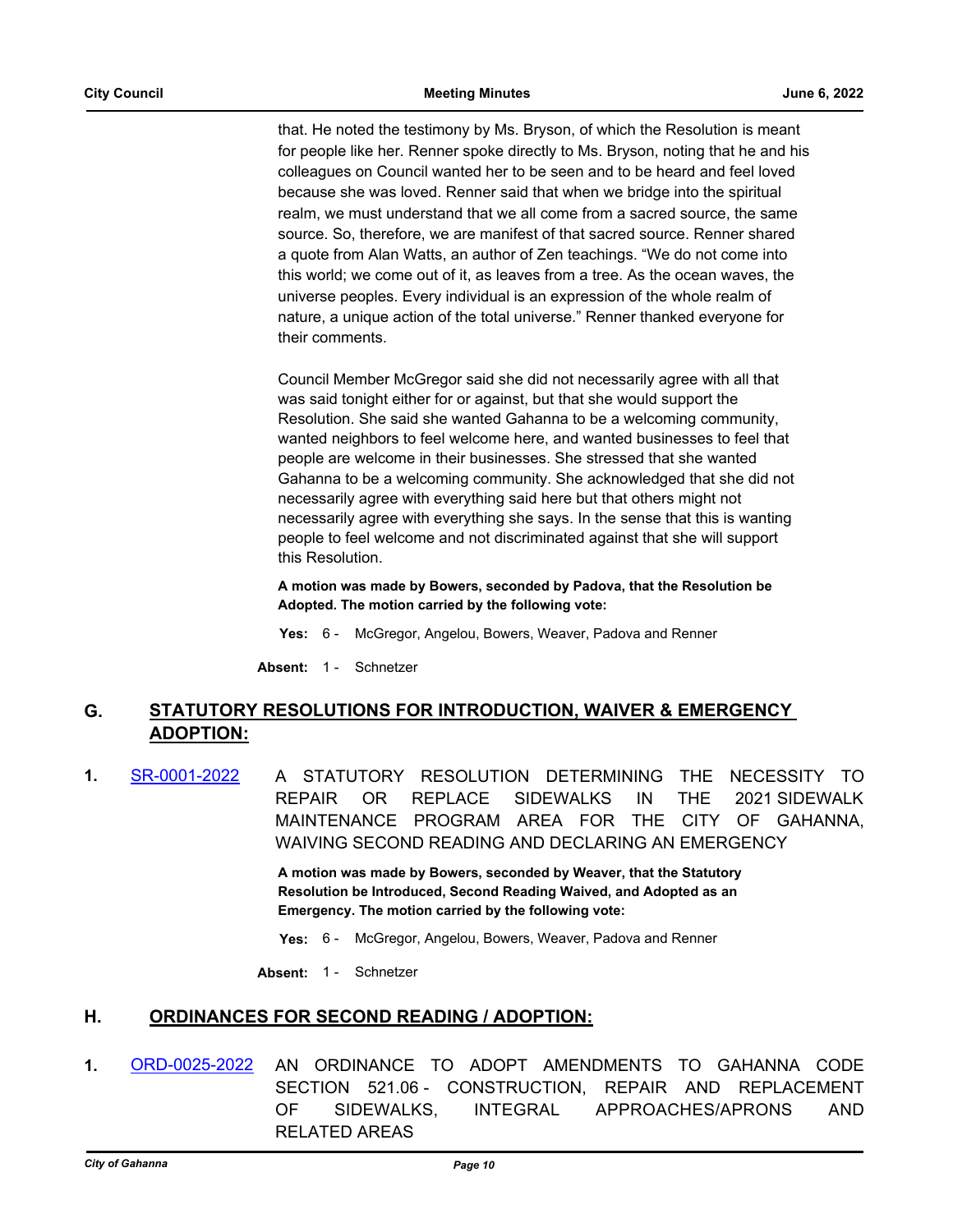**A motion was made by Weaver, seconded by Padova, that the Ordinance be Adopted. The motion carried by the following vote:**

**Yes:** 6 - McGregor, Angelou, Bowers, Weaver, Padova and Renner

**Absent:** 1 - Schnetzer

**2.** [ORD-0026-2022](http://gahanna.legistar.com/gateway.aspx?m=l&id=/matter.aspx?key=16971) AN ORDINANCE AUTHORIZING A SUPPLEMENTAL APPROPRIATION - North Triangle and Johnstown Road TIF Funds

> **A motion was made by Angelou, seconded by Bowers, that the Ordinance be Adopted. The motion carried by the following vote:**

- **Yes:** 6 McGregor, Angelou, Bowers, Weaver, Padova and Renner
- Absent: 1 Schnetzer

#### **I. ORDINANCES FOR INTRODUCTION / FIRST READING:**

**1.** [ORD-0027-2022](http://gahanna.legistar.com/gateway.aspx?m=l&id=/matter.aspx?key=16992) AN ORDINANCE AUTHORIZING A SUPPLEMENTAL APPROPRIATION - 2021 Sidewalk Maintenance Program **This Ordinance was Introduced.**

#### **J. ORDINANCES FOR INTRODUCTION, WAIVER & ADOPTION:**

**1.** [ORD-0028-2022](http://gahanna.legistar.com/gateway.aspx?m=l&id=/matter.aspx?key=16993) AN ORDINANCE AUTHORIZING A SUPPLEMENTAL APPROPRIATION AND WAIVER OF SECOND READING - General Engineering Services

> **A motion was made by Angelou, seconded by Bowers, that the Ordinance be Introduced, Second Reading Waived, and Adopted. The motion carried by the following vote:**

**Yes:** 6 - McGregor, Angelou, Bowers, Weaver, Padova and Renner

**Absent:** 1 - Schnetzer

#### **K. ORDINANCES FOR INTRODUCTION, WAIVER & EMERGENCY ADOPTION:**

**1.** [ORD-0029-2022](http://gahanna.legistar.com/gateway.aspx?m=l&id=/matter.aspx?key=16995) AN ORDINANCE TO AMEND ORD-0089-2021 AN ORDINANCE ESTABLISHING THE SALARIES FOR PERSONNEL OF THE CITY OF GAHANNA FOR THE PERIOD JANUARY 1, 2022, THROUGH DECEMBER 31, 2022, WAIVING SECOND READING AND DECLARING AN EMERGENCY

> **A motion was made by Angelou, seconded by Padova, that the Ordinance be Introduced, Second Reading Waived, and Adopted as an Emergency. The motion carried by the following vote:**

**Yes:** 6 - McGregor, Angelou, Bowers, Weaver, Padova and Renner

Absent: 1 - Schnetzer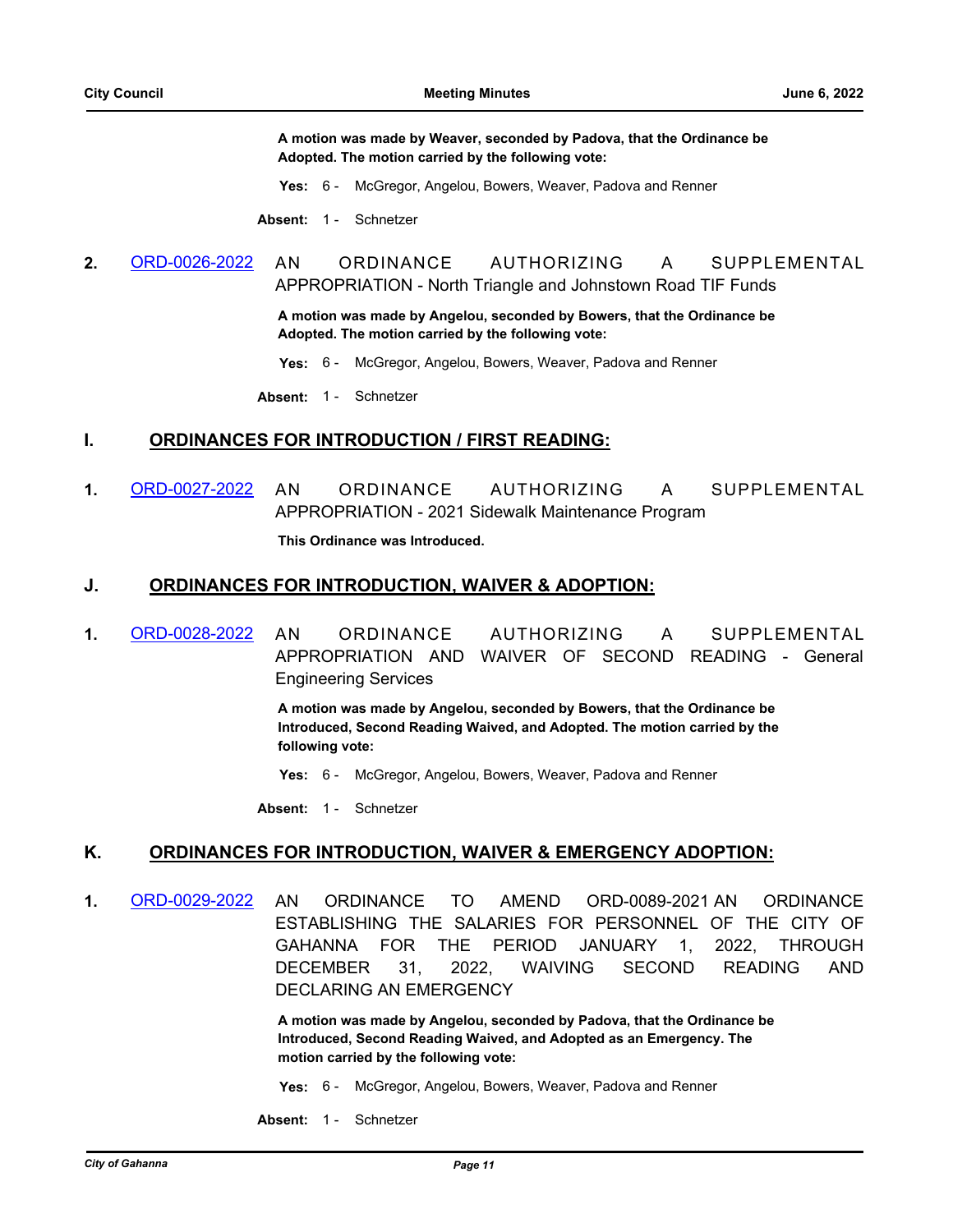#### **L. CORRESPONDENCE AND ACTIONS:**

**Clerk - None.**

**Council - None.**

## **M. REPRESENTATIVES:**

#### **Community Improvement Corporation (CIC) - Renner, Weaver**

President Renner noted that the CIC met on May 24, 2022, and the treasurer reported the financials for February through April. He said the CIC had approximately \$3.5 million in assets. The financial statements were shared with the Council via email. The Planning Committee reported that the City had received its first submission of the new high school for the Gahanna-Jefferson Public Schools project. At the time, it was missing the traffic study. City staff are working diligently to meet the construction timeline. The Development Committee reported that there has been speculative interest within the Taylor Road Industrial Zone area. Buckeye Candy is in the process of moving to their new space in the Liberty Square Plaza. Renner said that another business is already waiting to expand into the former space owned by Buckeye Candy. Lastly, High Bank Distillery opened at Morse and East Johnstown Road. The Real Estate Committee reported on various contracts for properties on High and Mill Street, as well as some property management lease agreements ending soon for some tenants. Renner stated that the CIC discussed what an RFP process would look like to secure a contractor for the probable development. He said the Mayor had discussed the public Town Hall set for Thursday, June 9, 2022. The next board meeting is set for June 21, 2022, at 7:30 a.m. This is the first CIC meeting with all of Council. Renner said this was to ensure council members have an opportunity to meet CIC members, as well as hear firsthand the CIC plans and discussions. This meeting will be held at the City's golf course.

#### **Mid-Ohio Regional Planning Commission (MORPC) - Angelou, Weaver**

Council Member Angelou said MORPC would meet this coming Thursday. She pointed out that the National Association of Regional Councils (NARC) Convention would be held June 12-14th. During June 15-16th there will also be a Freight Convention.

#### **MORPC Regional Policy Roundtable**

Council Member Weaver said the Roundtable met on May 17, 2022. The group was introduced to MORPC's new grants and investment officer, Abby Barnes. He shared that there was an update on rail, including Amtrak and the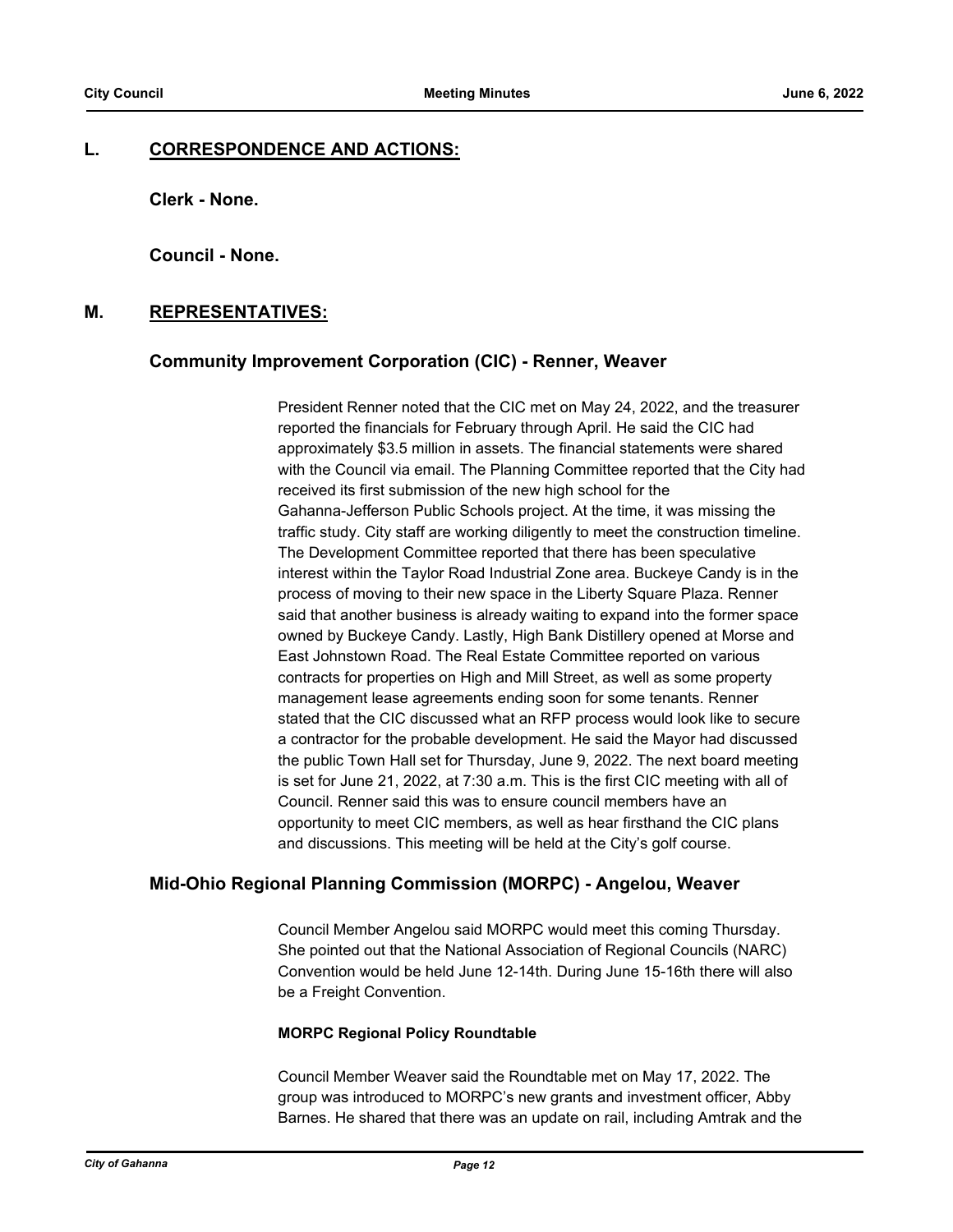bipartisan Infrastructure Law. This law set aside the most money ever for rail. Amtrack and the Federal Railroad Administration have been releasing some details. Amtrak's priority appears to be Columbus, Dayton, Cincinnati, Cleveland connection. Weaver said the Governor has expressed interest in this, which should help build some momentum for potential selection of a possible corridor. Regarding the Intel development, there was a special update from Matt McQuade, One Columbus' managing director of business development. Weaver noted that New Albany City Council has moved forward with annexation and zoning. There were some concerns discussed with supply chain issues. One Columbus felt confident that they have more than a dozen companies in the pipeline ready to get to work on construction. There was a legislative update from Joe Garrity, MORPC's senior director of government affairs, and Andy Shifflette of the law firm Kegler, Brown, Hill & Ritter. MORPC has been very active with the state capital budget. This passed the General Assembly last week. Weaver said the bill included \$100,000 for the Gahanna Exploration Center. Additionally, HB 377 dealing with the second tranche of ARPA funds passed the General Assembly. He said the second tranche clarified that townships were eligible to receive those funds and that the distribution would come later this summer. He stated that the Columbus Regional Airport Authority (CRAA) had contracted with an architect to move forward with a new terminal design. The next step in this project would be to present a design concept to the CRAA board. Weaver said that he had joined a work group to update the public policy agenda for 2023 and 2024. The next Roundtable will be held Tuesday, August 16, 2022.

### **Convention & Visitors Bureau (CVB) - Padova**

Council Member Padova said that there were 10 days until the Creekside Blues & Jazz Festival. There was still a need for volunteers to work the gates on Saturday and Sunday. She notes this was ideal for groups as a fundraising activity, as Visit Gahanna will donate to the group if it volunteers for one of these slots. Volunteers would also receive free t-shirts, snacks, admission on that day and invitation to the volunteer picnic in July. Children aged 10 and under would be admitted for free all weekend. On Sunday, the admission is buy one, get one free for adults and children over age 10. Veterans are admitted free of charge all weekend. Padova stated that there was a recent addition to the festival which included an open-air art studio, which is a chance to view artists working and performing arts with fire performers, stilt walkers and aerialists. She asked that if anyone can volunteer to visit the Visit Gahanna website to sign up.

#### **School Board (SB) - Bowers**

Vice President Bowers acknowledged and welcomed two school board members in attendance at the Council meeting, Dion Manley and Kara Coates. The board of education engaged Cooperative Strategies to update the enrollment study that was done in 2020. At May's Finance Committee meeting, this update was shared and the meeting video is available on YouTube. Based on the study, the predictions have come true that when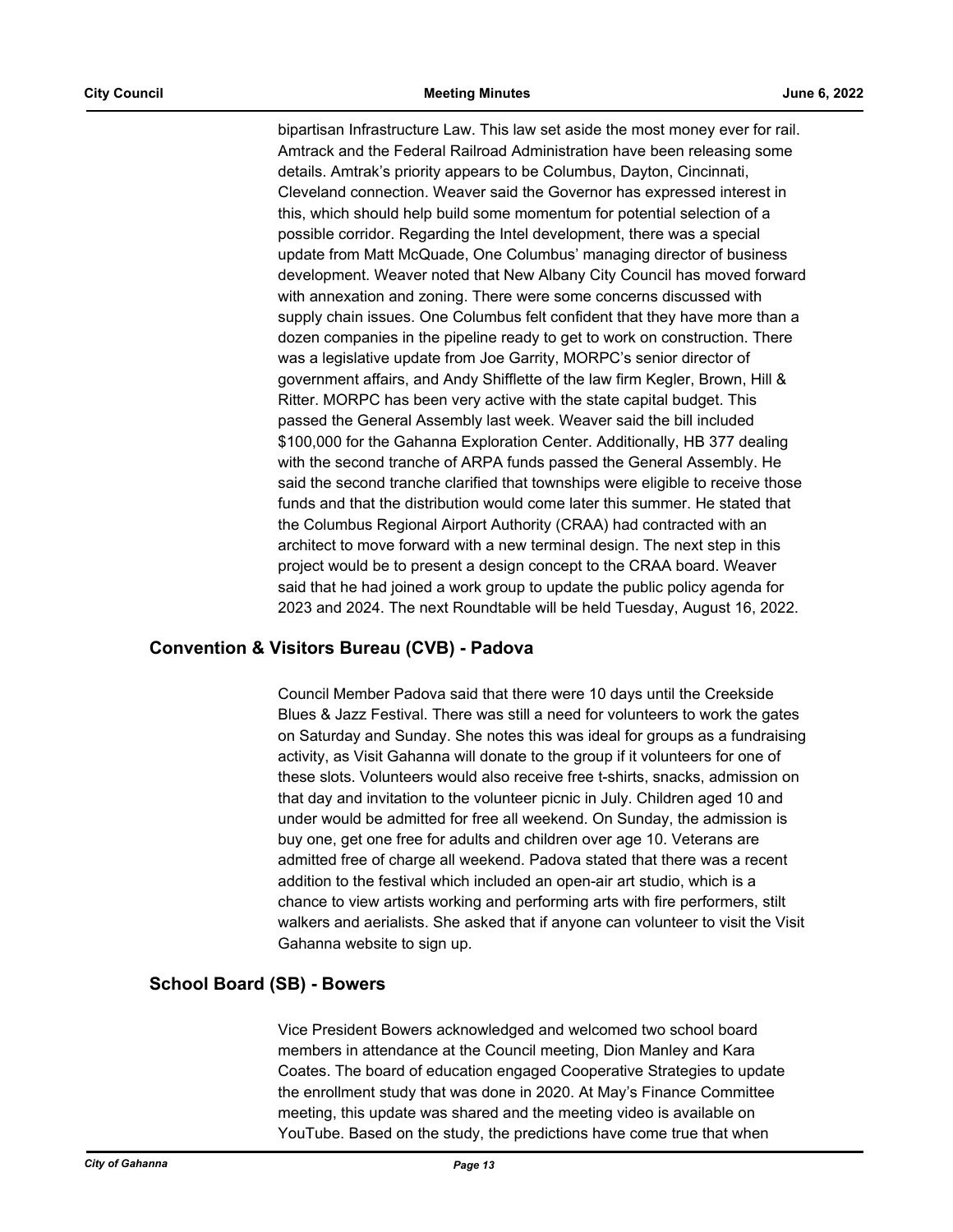combined with the Intel announcement, the proposed new recommended data set is based on a higher per unit per parcel and based on a trend history, taking out COVID-19 impacts. This did not drastically increase the previous study. Enrollment in the district is just over 7,900 students and is projected to grow in 10 years to 9,300 students. This included a lot of discussion on developable land and housing growth across Gahanna and the District's territory. Bowers said she would forward that study. She congratulated the Class of 2022. Graduation was held last week. Bowers also stated that there were additional items on tax valuations that she would like to discuss with administration first. There are ongoing discussions between the City and the school board and the board's legal counsel.

## **N. OFFICIAL REPORTS:**

#### **Mayor**

Mayor Jadwin thanked everyone in attendance for tonight's meeting. She said it was wonderful to see an engaged community and to hear the wide variety of thoughts and insights. Jadwin noted that it was not easy to sit in the seats as elected officials representing 35,726 people that live in Gahanna. Balancing the opinions of all of these is difficult, but she thanked all for making their voices heard. Jadwin said that she held an Economic Development forum at Creekside Conference and Event Center. She noted several council members in attendance and thanked them for attending. The topic was the Impacts of Intel and how Gahanna is preparing for growth today and tomorrow. The guest speaker was Lt. Governor Jon Husted. He had reported on insights on growth of Ohio's economy and how it progressed in manufacturing and technology. She said what she found particularly interesting was how Gahanna and peer communities can work together and collaborate in preparing for Intel, which is going to be just 10 to 20 minutes from Gahanna. Jadwin shared that the City is already seeing inquiries from potential partners and suppliers of Intel looking for industrial space. She said housing is an area that will be impacted. Director of Development Nate Strum provided some insights during the forum on the ongoing Creekside Redevelopment strategy that has been underway the past 11 months. This discussion was geared toward the business and development community. Commercial and real estate representatives and developers were in attendance. As President Renner noted, the upcoming Town Hall will be geared more toward a resident focus on the Creekside Redevelopment strategy. Some of the items discussed at the forum will also be discussed, such as the impact of Intel. The Town Hall will feature some renderings of concepts. The hope is that these will help the City gain additional feedback from the community. The Town Hall will be Thursday, June 9, 2022. There will be an Open House from 6:00 - 7:00 p.m. and the presentation beginning at 7:00 p.m. If people are not able to make it, the City will also offer the meeting livestreamed on the City's YouTube page, as well as a survey that will be open on the Gahanna.gov website. Jadwin also noted that as Council Member Weaver had shared, the City was included in the state capital budget, receiving \$100,000 for the Gahanna Exploration Center, which reimagines the Price Road house as a classroom with programmable space and outdoor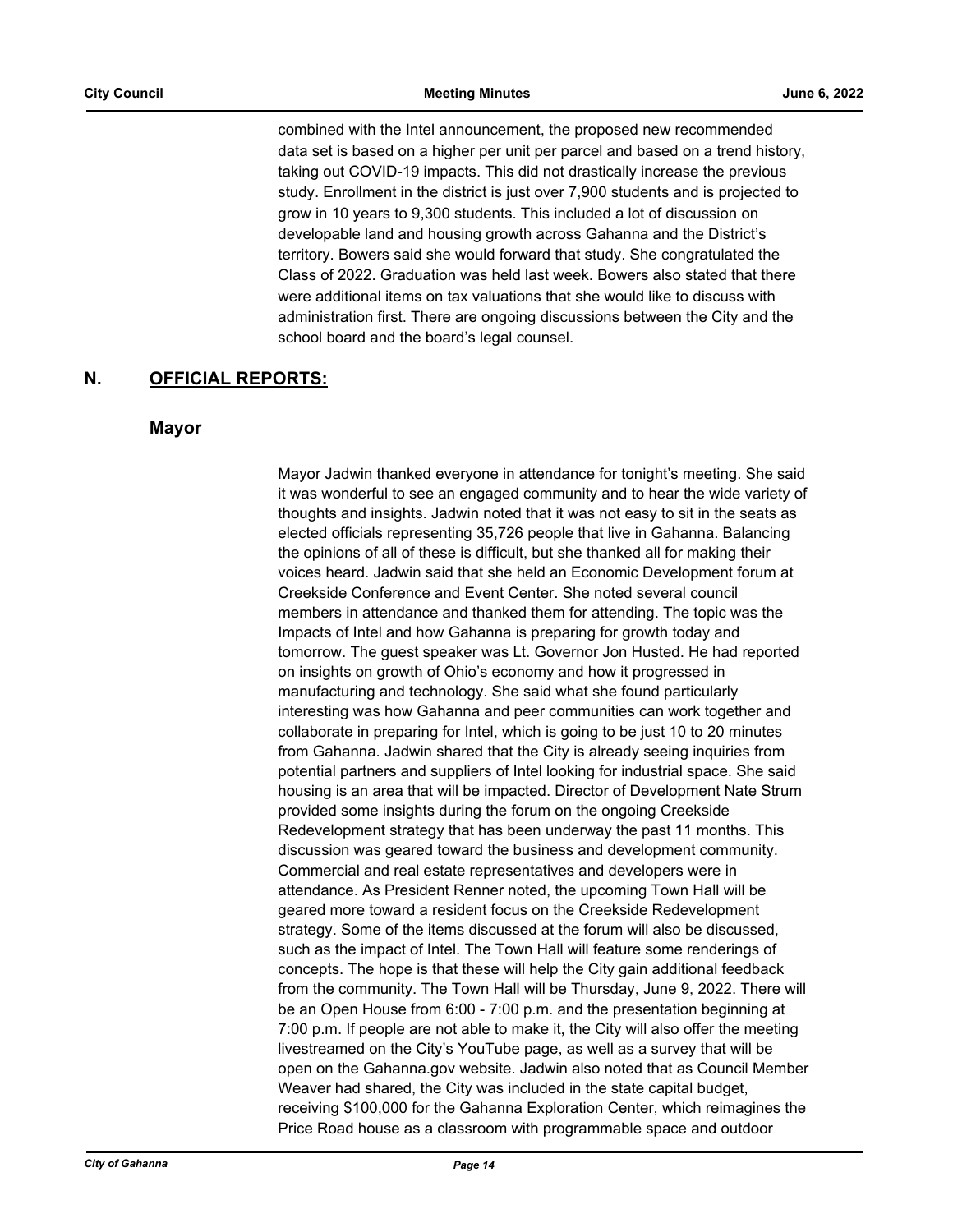classes. The next steps include some design work and engineering plans. Once these get approved, the City can move forward. Jadwin thanked Council Member Padova for mentioning the Creekside Blues & Jazz Festival volunteer opportunities. She reminded Council of the admission gate Friday if anyone is available to volunteer to work the gate for the City. Historically, the Mayor and Council and directors have worked a gate together. Jadwin also acknowledged the school board members in attendance. She also congratulated Gahanna lady lions' track and field team as state champions. Jadwin also announced the hiring of a new public information officer (PIO). This position was discussed at length during budget discussions last year. Dan Pearlman, formerly of NBC4 News, will be joining the City as the new PIO starting tomorrow. Pearlman brings more than 15 years of professional media and journalism experience. He is excited to share the story of Gahanna, what we are doing here, and the unique and diverse community we have. He had shared that he is excited to be a part of our team and that in all the years of reporting, he could not remember hearing a negative story about Gahanna. Jadwin said she would introduce him at an upcoming meeting.

#### **City Attorney**

Attorney Mularski stated that he was getting caught up on some things now that he is back from vacation.

## **O. COUNCIL COMMENT:**

Council Member Angelou said she was glad everyone was together tonight. She said she had been kind of off due to several things that have happened over the past few weeks, including the loss of her dear cat. She said she has had a lot going on with the emotional stress around this. She thanked all in attendance and that it was always good to see people come to Council meetings. She spoke directly to and thanked Ms. Bryson for being at Council.

Council Member Weaver said he wanted to echo Council Member Angelou and thanking everyone for coming out this evening. He congratulated Mr. VanMeter and his family on their newest addition and wished everyone well. He said he was looking forward to the Creekside Blues & Jazz Festival and the good food and tunes and company of people in the community. Lastly, he noted that June is also Immigrant Heritage Month. He wanted to add another voice to celebrating the wonderful diversity of the community.

Council Member Padova thanked everyone for coming out. She said it was always nice to have more people out in the audience and not be talking to empty chairs. She said she respected what everyone had said this evening and was glad that so many came to show up for love.

Vice President Bowers also thanked all in attendance and for comments on the Pride Resolution. She stated that she attended a MORPC and YWCA Diversity, Equity & Inclusion (DE&I) training called "Beyond Inclusion: Building a Community of Belonging." She heard some of the updated language around DE&I and reflected on whether she was doing the things she should be doing